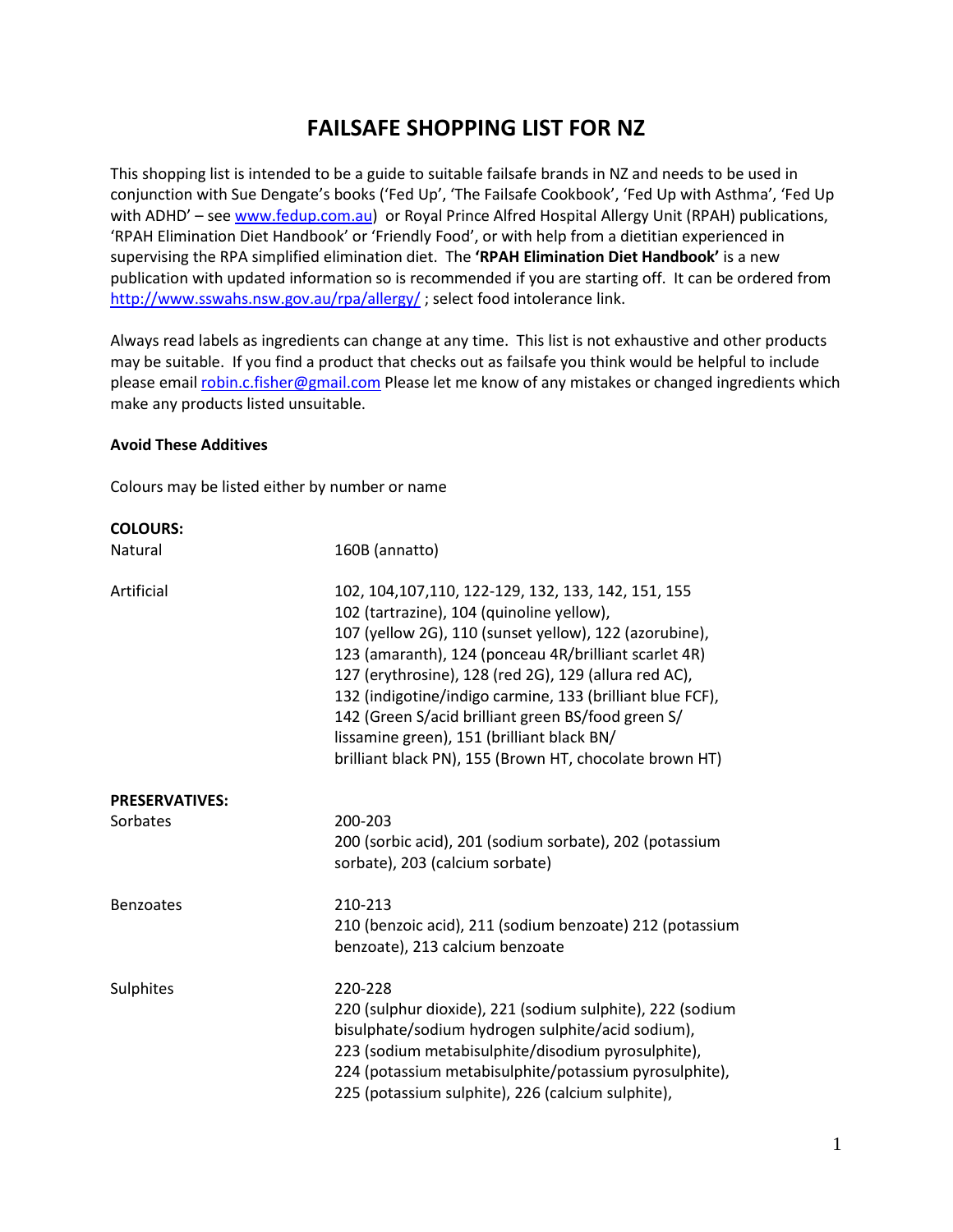|                             | 227 (calcium hydrogen sulphite/calcium bisulphite),<br>228 (potassium bisulphite/potassium hydrogen sulphite)                                                                                                                                                                                                                                                                                                                                                 |
|-----------------------------|---------------------------------------------------------------------------------------------------------------------------------------------------------------------------------------------------------------------------------------------------------------------------------------------------------------------------------------------------------------------------------------------------------------------------------------------------------------|
| Nitrates, nitrites          | 249-252<br>249 (potassium nitrite), 250 (sodium nitrite),<br>251 (sodium nitrate/Chile saltpetre), 252 (potassium<br>nitrate/saltpetre)                                                                                                                                                                                                                                                                                                                       |
| Propionates                 | 280-283<br>280 (propionic acid), 281 (sodium propionate),<br>282 (calcium propionate), 283 (potassium propionate)<br>Cultured dextrose, cultured wheat, cultured anything.                                                                                                                                                                                                                                                                                    |
| Antioxidants                | 310-312, 319-321<br>310 (propyl gallate/propyl 3,4,5,trihydroxybenzoate),<br>311 (octyl gallate), 312 (dodecyl gallate/dodecyl 3,4,5,-<br>trihydroxybenzoate)<br>319 (tert-Butylhydroquinone/TBHQ), 320 (Butylated<br>hydroxyanisole/BHA), 321 (Butylated hydroxytoluene/<br>BHA)                                                                                                                                                                             |
| <b>FLAVOUR ENHANCERS:</b>   |                                                                                                                                                                                                                                                                                                                                                                                                                                                               |
| Glutamates                  | $620 - 625$<br>620 (L-Glutamic acid), 621 (monosodium<br>glutamate/sodium hydrogen L-glutamate, Aji-no-moto,<br>MSG), 622 (monopotassium glutamate/potassium hydrogen<br>L-glutamate), 623 (calcium dihydrogen<br>di-L-glutamate/calcium glutamate), 624 (monoammonium<br>L-glutamate), 625 (magnesium di-L-glutamate)<br>Hydrolysed vegetable protein (HVP), 129 other names<br>http://www.fedup.com.au/news/blog/129-ways-to-add-msg-and-fool-<br>consumers |
| Ribonucleotides             | 627, 631, 635<br>627 (disodium guanylate/guanosine 5'-(disodium<br>phosphate))<br>631 (disodium inosinate/inosine5'-(disodium phosphate))<br>635 (sodium 5'ribonucleotide)                                                                                                                                                                                                                                                                                    |
| <b>Artificial Sweetener</b> | 951 (aspartame/Nutrasweet/Equal)                                                                                                                                                                                                                                                                                                                                                                                                                              |

Se[e http://www.fedup.com.au/information/information/complete-lists-of-additives](http://www.fedup.com.au/information/information/complete-lists-of-additives) for more information on food additives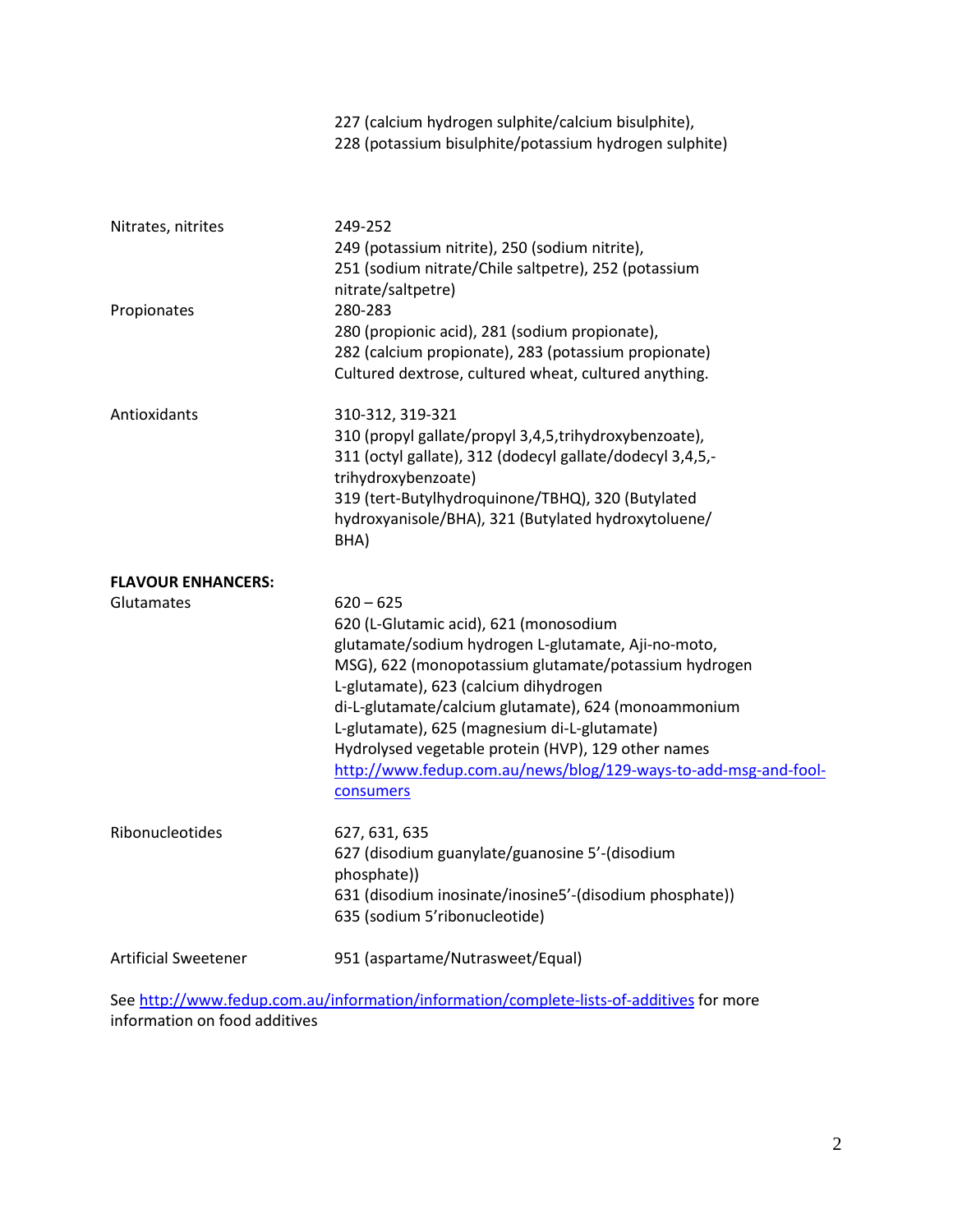#### **FAILSAFE BRANDS**

#### **Vegetables**

Any plain failsafe vege frozen e.g. *Pams Frozen Green Beans*

Canned beans in brine, including mineral salts such as calcium chloride (additive 509) e.g. *Craigs 'Three Bean Mix', 'Four Bean Mix', Chick Peas*, *Kidney Beans,* also *Delmaine* bean varieties in brine*.* Other brands could be suitable.

Plain potato oven fries may be suitable as an occasional treat (no skin, no herbs or spices), but best avoided during initial elimination and challenge for clearest results. *Continental Surprise Dried Sliced Green Beans* – useful for tramping etc

**Note in NZ spring onions, NOT shallots are failsafe (difference in terminology between Australia and NZ). See picture of NZ spring onions** 

**[http://www.vegetables.co.nz/select\\_a\\_vegetable/spring\\_onions.asp](http://www.vegetables.co.nz/select_a_vegetable/spring_onions.asp)**

*MasterFoods Crushed Garlic* – Can use sparingly instead of fresh garlic if you wish

#### **Fruit**

Canned pears in sugar syrup (not juice). Look for soft and ripe. Brands include *Watties, Budget, SPC. Watties* brand appears the most reliably soft brand *Southern Cross* and *SPC* – don't have citric acid.

## **Pasta, noodles, flour, rice**

Many brands are suitable (no colour, flavour or preservative).

Rice, white, brown or gold but not wild or fragrant such as basmati and jasmine

Dried pasta – lots of brands. For instant noodles, Budget noodles are failsafe (oil is palm oil with antioxidant 306 made from corn) suitable but throw away chicken and seasoning packet. *Fantastic Dried* 

*Noodles*, both '*thin'* and *'Wide'* varieties are quick cooking and failsafe.

Fresh pasta – made from failsafe ingredients. *Pams* and *Delmaine* have suitable options, but there could be other brands.

#### **Bread**

No preservative 280-283, no whey, no vinegar, no honey, no corn, no seeds, no 260-264 e.g. *Brumbys* and *Bakers Delight* plain or poppy seed loaves and rolls (not multigrain).

Soft white and brown loaves (they are likely pre-sliced and in a cellophane bag) made in Countdown 'in store' bakeries is failsafe as oil is canola and has no antioxidants in it.

From research done 2010 it appears that most if not all branded packaged breads sold in supermarkets etc no longer contain additive 320 (BHA); this includes Tip Top and Home Brand breads among others, but you can't tell by looking at the label as any additives in oil are not required to be listed as oil makes up less than 5% of ingredients in bread. However they mostly all contain 260 -264, usually 263, which is acetic acid or its salt. RPAH Allergy Unit does not consider this a problem additive but more sensitive people could well react to it. Worth challenging this after completing other challenges if you tolerate failsafe wheat/breads.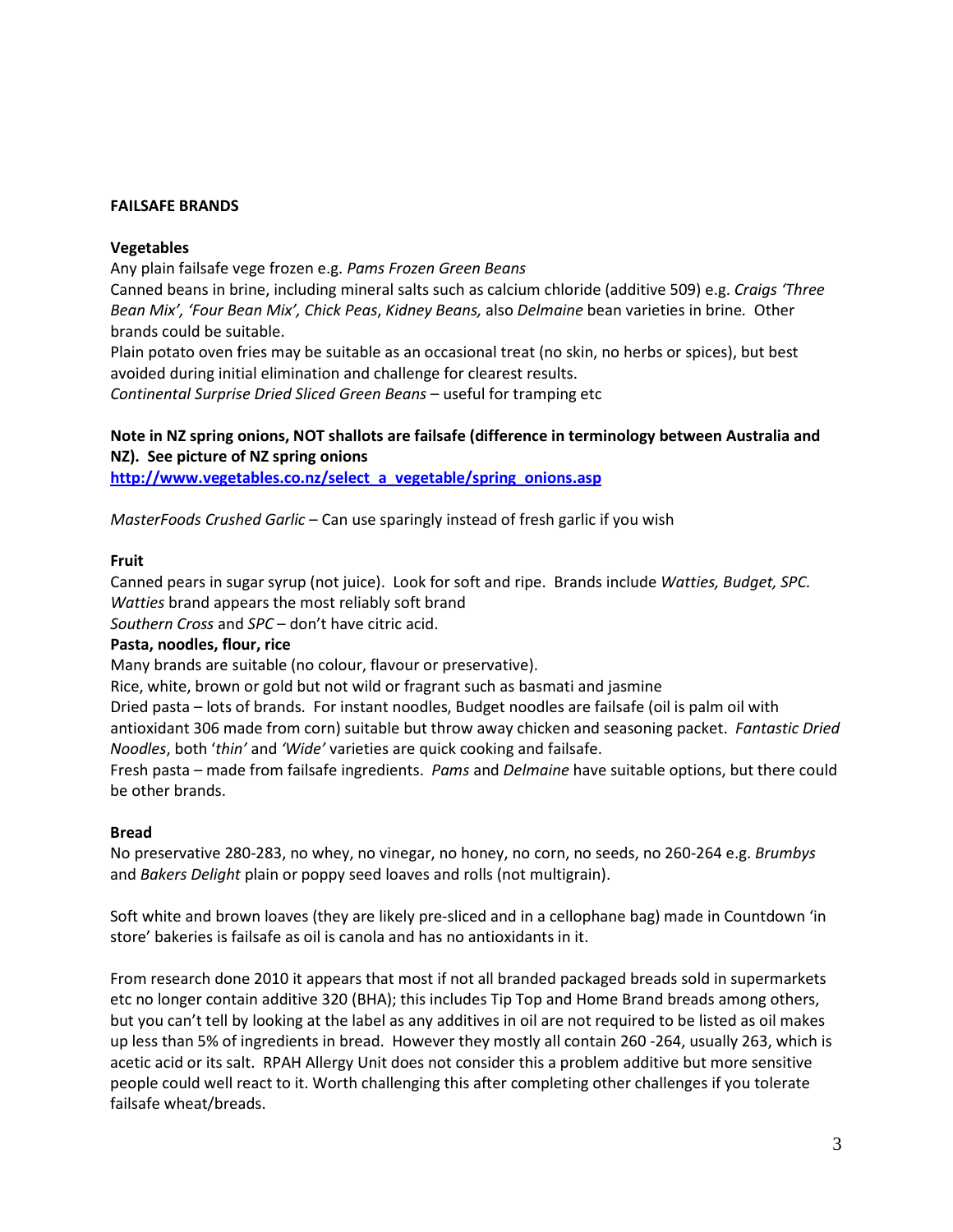For Christchurch residents, *Vic's BakeHouse Batard Bread* and *Plain and Poppy Seed Bagels*. *Organic Sour Dough and Rye Sour Dough* would be moderate in amines from the sourdough but otherwise failsafe. Check website [\(http://www.vics.co.nz/bakehouse/breads.html\)](http://www.vics.co.nz/bakehouse/breads.html) for retail outlets and further information.

|                               | De Brood Bakery Half Baked Rolls - available chiller section some New World Supermarkets |  |
|-------------------------------|------------------------------------------------------------------------------------------|--|
| Flat breads                   | Mountain Bread – roll ups (may be other products in the range)                           |  |
|                               | Danny's Real Pita Breads (several varieties)                                             |  |
|                               | Signature Range Pita Bread White Pockets                                                 |  |
|                               | Jabal Pita Pockets                                                                       |  |
| Croissants                    | Pams Ready Bake from Frozen Croissants                                                   |  |
| <b>Bread Mix</b>              | <b>Bin Inn Crusty White and Focaccia Breadmixes</b>                                      |  |
| <b>Yeast Etc</b>              | Plain granulated yeast, Elfin Instant Dry Yeast, Edmonds Surebake,                       |  |
| <b>Bin Inn Bread Improver</b> |                                                                                          |  |

#### **Breakfast cereals**

**Wheat cereals** *Kelloggs Special K and Allbran*

*Sanitarium San Bran, Bran Flakes, Puffed Wheat, WeetBix, Bran Bix Pams Wheat Biscuits, Vita Brits, Budget Breakfast Biscuits Kamut Puffs* (this is an ancient grain similar to spelt)

**Rolled Oats** Many brands of rolled oats, including wholegrain rolled oats. *Harroways* brand endeavours to avoid cross contamination from other gluten sources.

| Oat cereals | Sanitarium Oatmores Original,                           |
|-------------|---------------------------------------------------------|
|             | Harraways Oat Singles (instant plain), Pams Mac Oaties, |
|             | Uncle Tobys Creamota                                    |

**Rice Cereals** *Kelloggs Rice Bubbles, Pams Rice Snaps, Sanitarium Ricies*

## **Sweeteners, toppings, spreads**

*O'Canada Pure Maple Syrup, Queens Pure Maple Syrup Maltexo Original Malt Extract*

Rice syrup, rice malt

Glucose syrup –contains significant amounts of sulphites. It needs to be well heated to drive off sulphites

Home made pear jam made with jam setting mix

Icing sugar –there is no pure icing sugar in NZ. All choices contain added starch e.g. tapioca flour or maize or wheaten cornflour. Both maize cornflour and tapioca will contain sulphite preservative whether listed or not unless derived from organic source e.g *Ceres icing sugar* won't have sulphite traces. Maize cornflour almost definitely will contain sulphite preservative whether listed or not. *Chelsea* and *Pams Icing sugar* both have tapioca starch. Tapioca starch and maize cornflour are both gluten free.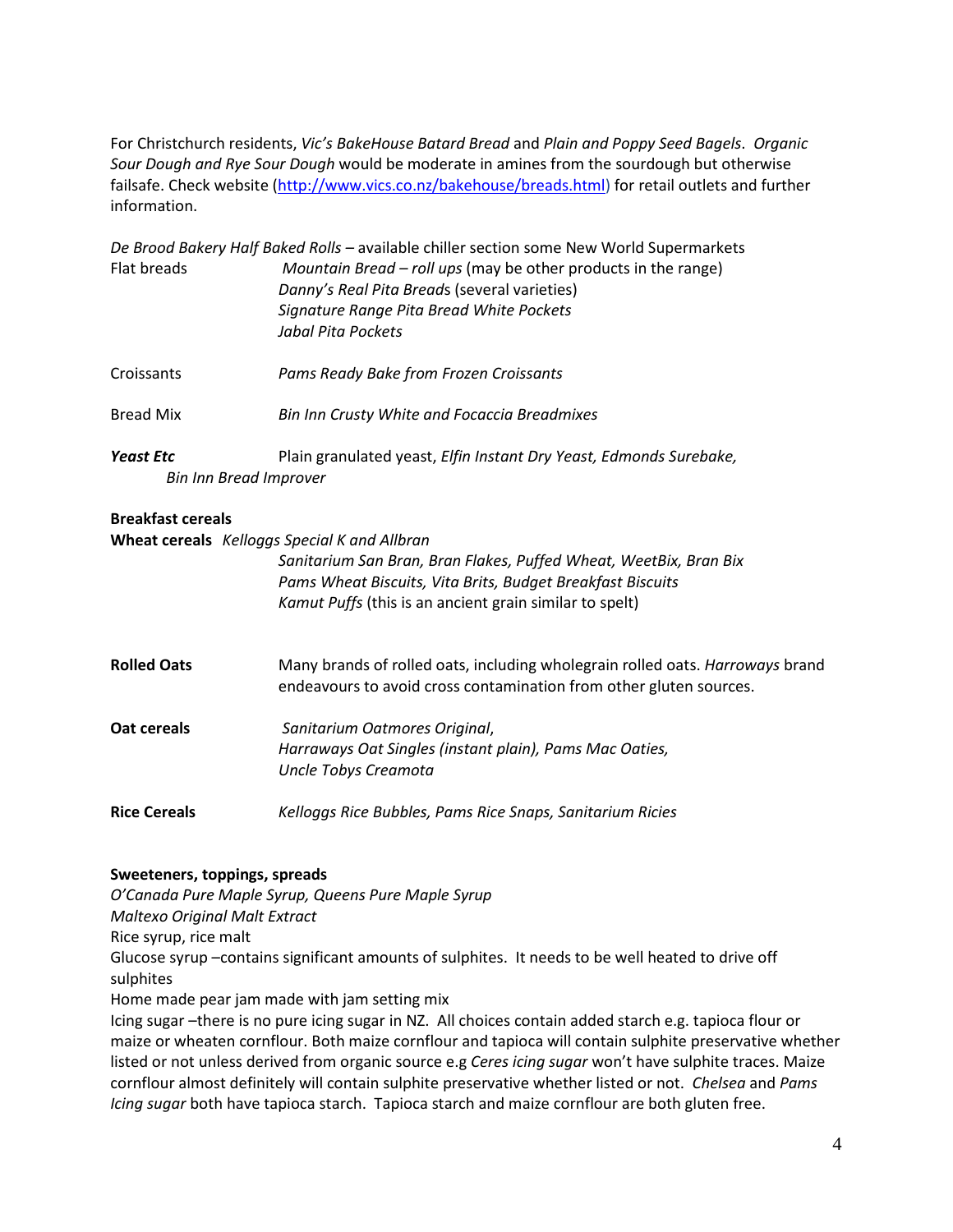#### **Healthfood Section**

Carob powder e.g. *Lotus* Brand, avoid dark bitter carob powder from Turkey. Not everyone tolerates carob powder.

Carob buttons – in NZ they all seem to have a dairy product base (lactose) and flavour (vanilla/vanillin) so best not used on elimination/challenge phase

Cashew nuts, raw or lightly roasted, and in limited quantities

Cashew butter – e.g. *Ceres Cashew Butter* (this is lightly roasted), *Wholegrainorganics Cashew Butter* (made from raw cashew nuts). You may have to order on line, see www.wholegrainorganics.co.nz

#### **Cakes, muffins, biscuit and pancake mixes etc**

*Alison Holsts Baking Mix Greens Original Pancake Shake, Edmonds Pancake and Pikelet Mix (do not use the maple syrup). Hansells Pancakes in a Flash*

#### **Pastry**

*Highmark Spring Roll and Wonton Pastry New Way Flaky Pastry*

#### **Biscuits**

## **Plain Water Crackers and crispbreads** *Arnotts: Original Salada, Wholemeal Salada Arnotts Water Crackers Original Arnotts Vitawheats Original Arnotts Classic Cream Crackers Arnotts Cruskits Original, Rye* (97% fat free*), Bran & Malt, Rice* (all Cruskits contain dairy) *Ryvita Original Kavli Crispy Thins* (rye) *Arnotts Supreme Classic Flakey Pastry Crackers (contains dairy) Arnotts Original Cruskits (contains dairy) Griffins: Huntley Palmers Original (contains dairy), Huntley Palmers Water Crackers (contains dairy), Huntley Palmers Lite Bread Original (contains dairy), Griffins Original Huntley & Palmers Wholegrain Crackers - Original Mixed Grain, Snax, Huntley & Palmers Somerset Crackers (contains dairy) Budget Snacking Crackers* **Sweet Biscuits** Shortbreads made from flour, butter and sugar e.g. *Arnotts Glengarry Shortbreads (contains dairy), Pams Butter Shortbreads (contains dairy), Arnotts Scotch Finger (contains dairy) Arnotts Original Shredded Wheatmeal (contains dairy) Arnotts Milk Arrowroot including Sports Mini Arrowroots(contains dairy,) Arnotts Milk Coffee (contains dairy) Arnotts Scotch Fingers (contains dairy)*

*McVities Digestives* – best limited in the elimination and challenge phase as some react to too much whole grain wheat.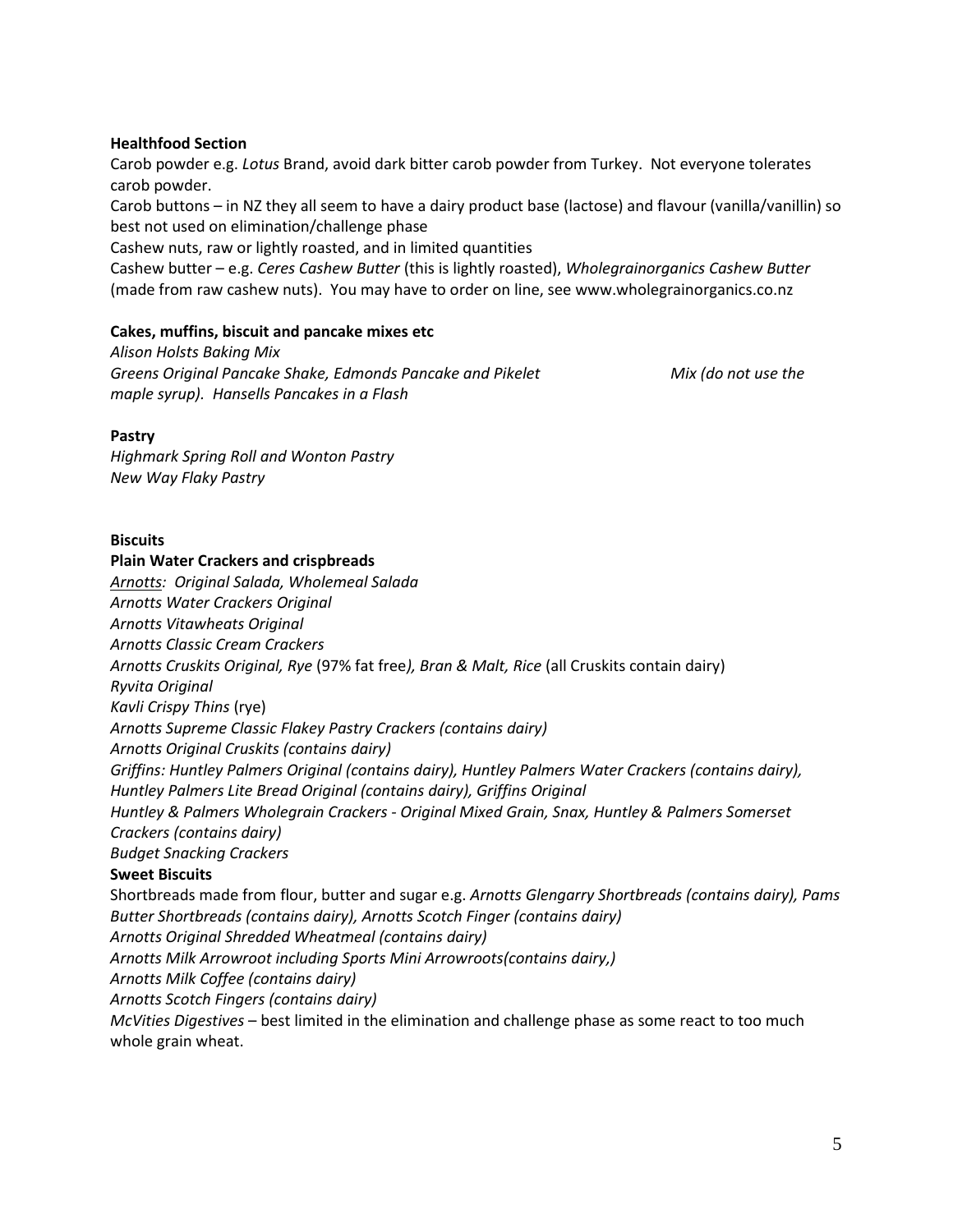| <b>Desserts</b>  |                                                                                   |
|------------------|-----------------------------------------------------------------------------------|
| Cones            | Eskal Cones (gluten free)                                                         |
| <b>Meringues</b> | <i>Ernest Adams Meringue Nests</i> (note egg white now re-categorised to moderate |
|                  | amine so not suitable for initial elimination and challenge period)               |

#### **Meat**

Use the day you buy or freeze and eat within four weeks. Once cooked freeze and eat within a week. Ensure mince is preservative free. Avoid vacuum sealed/cryovacced meats as these meats can be high in amines – only way to know is to ask your butcher. Sausages made to failsafe recipe – see 'The Failsafe Cookbook'.

#### **Fish**

Eat on day caught or bought. Fish needs to be very fresh and RPAH no longer recommends freezing. Avoid dark or red fleshed fish.

#### **Eggs**

Preferably free-range or organic

#### **Egg Replacer**

*Orgran egg replacer*

#### **Dairy Foods**

#### **Milk**

Milk — plain fresh (full cream, lite, ultra lite, balance, calci-smar, calci-trim, traditional, standard, homogenized, farmhouse, zero lacto, buttermilk, cultured buttermilk etc.) *e.g. Meadowfresh, Pams etc*  $Milk$  — UHT (long life)

Milk - condensed

Milk — powdered

Milk - evaporated

Milk reduced lactose/lactose free *e.g. Liddells*

Note A2 milk may be better tolerated than milk with A1 protein in it. All sheep's milk and goats milk is naturally A2 milk. A2 cow's milk is available in quite a lot of Countdown Supermarkets. *Blue River Dairy*  sheep's milk powder is available – email

[sales@blueriverdairy.co.nz](mailto:sales@blueriverdairy.co.nz) to find out where you can purchase it. It's mild tasting.

*Lewis Road Double* Caramel flavoured milk. Suggest use only as a treat as it contains vanilla so may not be suitable for the more salicylate sensitive. Avoid if you are struggling to reach baseline. See Lewis [Road Double Caramel flavoured milk](http://www.lewisroadcreamery.co.nz/products/fridge/flavoured-milks#double-caramel-milk)

**Cream –** fresh cream, sour cream, canned including canned reduced cream, long life, crème fraiche thickened cream – check ingredients *Anchor Thickened Cream* is currently failsafe.

**Yoghurt (plain)** – use with caution, especially the sharp flavoured as it likely contains some amines (eliminate if struggling to get to baseline). *Neudorf* Sheep's Milk Yoghurt is an A2 option - see <http://www.neudorfdairy.co.nz/stockists-xidc16933.html> but exercise caution initially as it has a sharp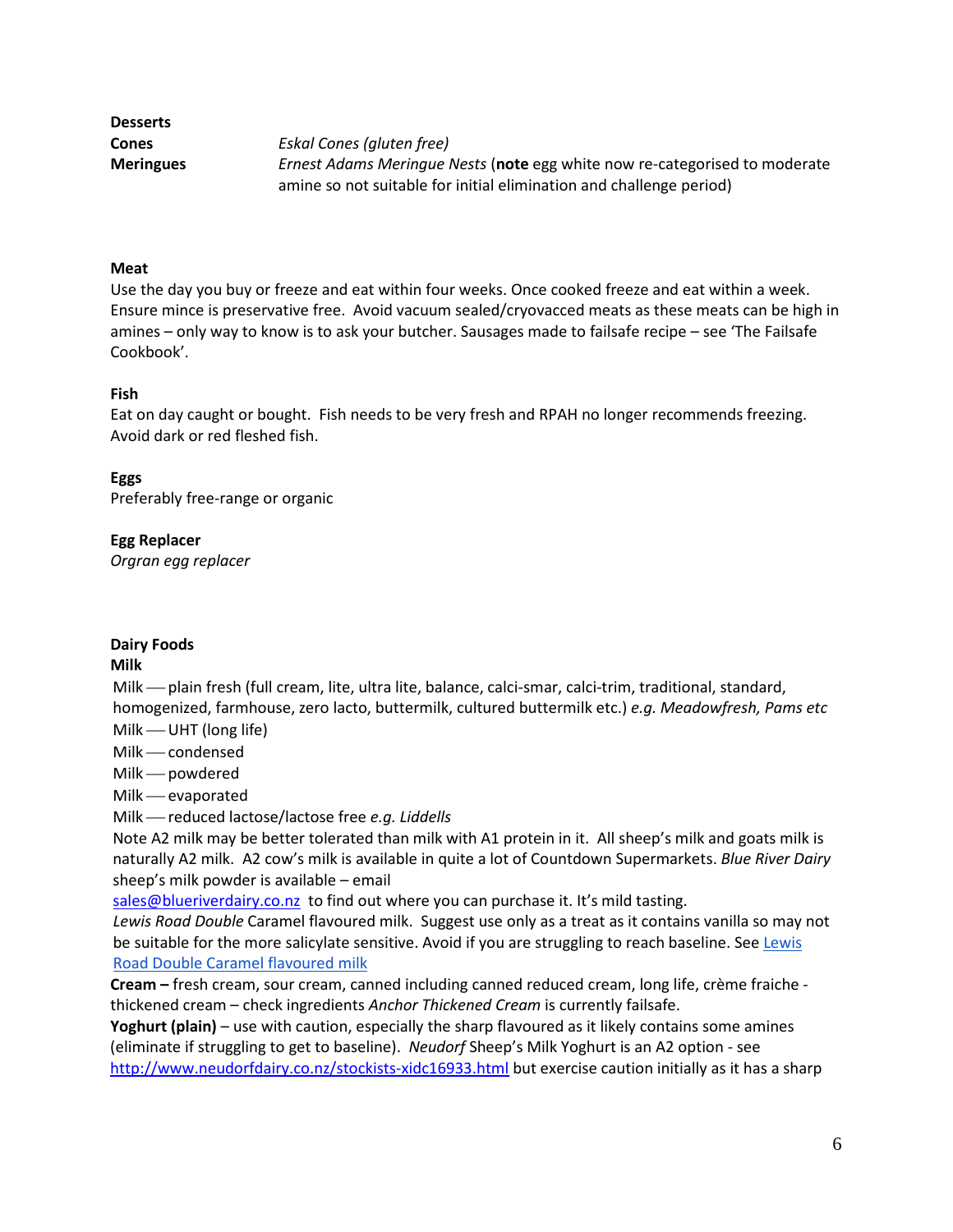flavour (prob moderate amines and may not be suitable for elimination diet phase). Fruit flavoured yoghurts are high in food chemical content.

## **Fresh White Cheeses**

All cheeses must be must be very mild, not sharp tasting. There could well be more cheeses that I haven't listed. Let me know.

Cream Cheese – *Philadelphia* blocks and *Philadelphia Original* and '*Lite' Spreadable* tubs(not 'extra lite' or mini tubs as they have preservative), *Anchor* varieties (note Anchor cream cheese varieties contain a flavour which suggests from my research it could contribute amines and glutamate so the more sensitive may not tolerate), *Tararua* varieties also have flavour added so try with caution. Cottage cheese – *Canaan Cottage Cheese, Karikaas Quark*

*Epicurian Skinny Cottage (Cheese)* including their skinny cottage cheese – You can order it from Epicururian Dairy Co. Ltd, emai[l info@epicdairy.com.](mailto:info@epicdairy.com) It is also available in some New World, Pak n Save, Supervalue and Fresh Choice supermarkets in Auckland. In Christchurch it's available from selected New Worlds including St Martins, South City and Stanmore Rd. It's available across the country; if you can't find it contact Epicdairy for distributor in your area.

Ricotta cheese (if you can find one without preservative)

*MeadowCroft Fresh Chevre Goats Cheese* – there is one made from goat's milk, culture, rennet, salt. Not sure if this is mild enough (may still have some amines) but the mildest I've found – feedback welcome. It can be ordered from [http://www.cheeseshop.co.nz/order\\_form.html#goats](http://www.cheeseshop.co.nz/order_form.html#goats) Another one is *Puhoi Valley 'farm fresh' goats' cheese* with essentially the same ingredients. It tastes mild to me but would love feedback.

#### **Icecream**

**Ice cream (**may contain egg, and may contain gluten) *Tip Top Vanilla, Hokey Pokey,* and *Lighten-Up* seem to be least flavoured. More flavoured alternatives are *Pams Vanilla and Hokey Pokey, Talleys Vanilla and Hokey Pokey, Talleys Guiltfree Vanilla and Hokey Pokey, Killinchy Vanilla,* also *Deep South Vanilla*  which I'm not sure where it sits in terms of how strong the vanilla flavour is.

*Kohu Road Salted Caramel Icecream.* See [Kohu Road Salted Caramel ice cream](http://www.kohuroad.co.nz/ice-cream-flavour/salted-caramel/) Doesn't vanilla! *Blue River (Vanilla) Icecream* is made from sheep's milk so is A2. Chec[k www.blueriverdairy.co.nz](http://www.blueriverdairy.co.nz/) for outlets……21.2.16 currently not available but Blue River Dairy hope to be able to start making it again in about a year.

It is best to make your own plain icecream without vanilla added over the elimination phase of the diet as it's easy to exceed tolerance with vanilla flavouring.

## **Rice Desserts**

*Watties and Pams brand creamed vanilla rice, including light options*

Make your own over the elimination phase of the diet; recommend avoiding adding vanilla for flavouring **Custard Powder**

*Orgran Custard Powder* (this is gluten free)

## **Cream**

Fresh, light, rich, sour, canned, UHT, thickened (may contain gluten), *e.g. Tararua Sour Cream, Tararua Sour Cream Lite,* Tararua Crème Fraiche, Tararua Lite Crème Fraiche *Anchor whipped cream*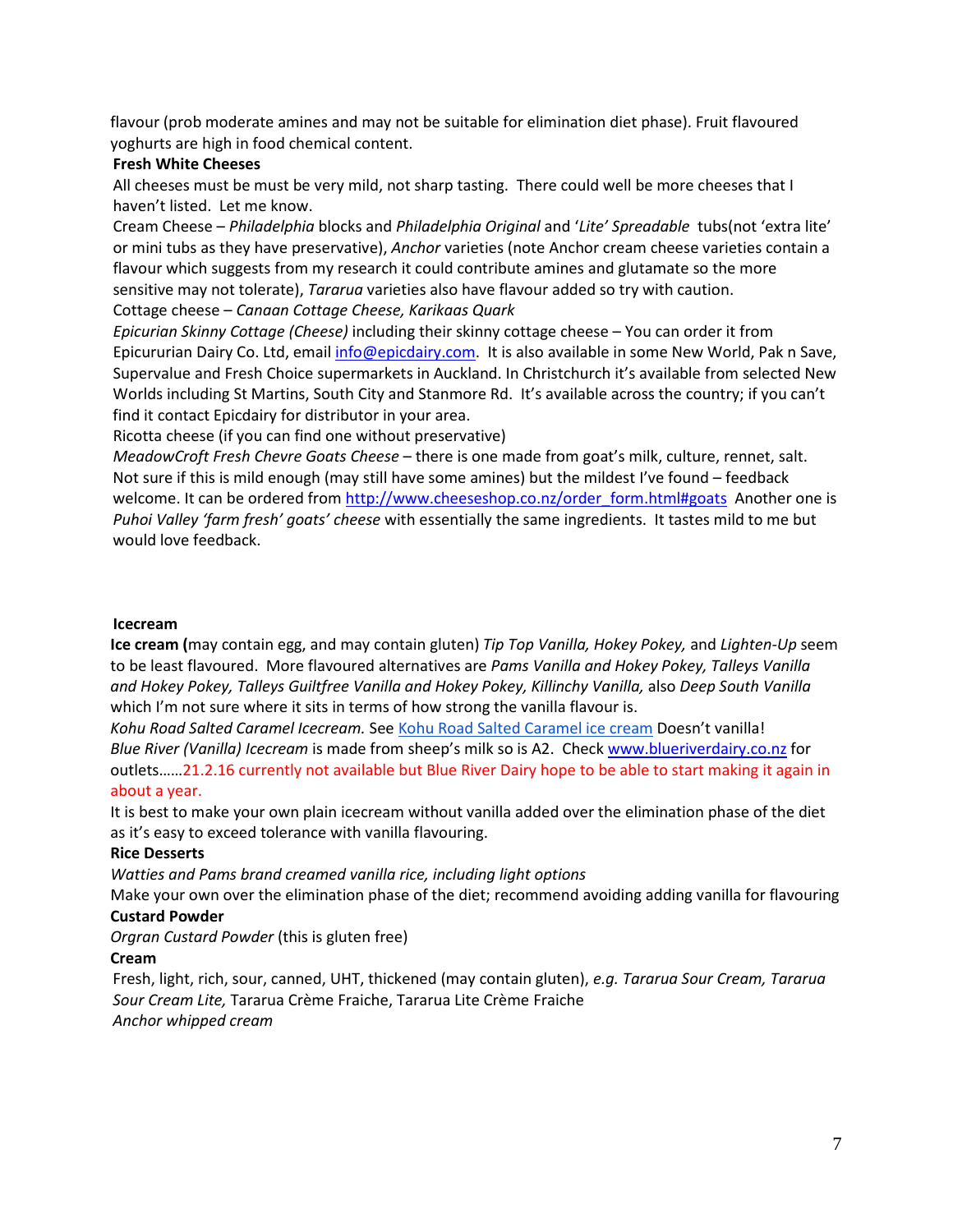#### **Butter & Margarines**

Butter – salted or unsalted, also cultured with lactic acid is okay. Many brands are suitable. Dairy blends and modified butters – (no colouring, no sorbate preservative, no antioxidants) *Mainland Buttersoft* (including low salt), *Mainland Semi-Soft, Tararua Supersoft Butter* and *Tararua Supersoft Butter Lite* are suitable

Ghee or Clarified Butter – check no preservatives or additives in the 'additives to avoid list' at beginning of shopping list. *Canary Clarified Butter (Ghee)* is failsafe.

*Alpha One Rice Bran Oil Spread 55%* - it has red swirls on the container (note the '60% and 70% less saturated fat than butter varieties have sorbate preservative so are not suitable)

At present there don't seem to be any other margarines (other than *nuttelex* – see below) that are failsafe due to preservatives and or annatto colour (160B) being added. Please let me know if you find something suitable.

## **Non Dairy Foods**

## **Margarines**

*Nuttelex* – is increasingly available; *original* is failsafe but not all other varieties though most could well be – read ingredient list to check. Here is a fairly recent list of outlets that sell it – you will see it's available in some supermarkets – and there are probably a few others e.g. Liberty Market in Christchurch. It can often be purchased throug[h http://www.thecrueltyfreeshop.co.nz/vegan](http://www.thecrueltyfreeshop.co.nz/vegan-food/allergy-friendly?p=3)[food/allergy-friendly?p=3](http://www.thecrueltyfreeshop.co.nz/vegan-food/allergy-friendly?p=3) and they will freight it to you.

Palm oil, canola oil and a little salt can be combined to make butter/substitute. Approx half and half palm kernel oil (which is solid) and canola gives a good spreadable texture. See oils section for details to buy palm kernel oil.

## **Spreads**

*Ceres Natural Cashew Butter*

## **Soy Milks**

#### **Calcium fortified soy drinks**

*So Good* Regular soy milk (gluten free) *So Good* Lite (gluten free) *So Good Essential* (gluten free) *So Good Fat-free* (gluten free) *Vitasoy Unsweetened* (gluten free) *Vitasoy Creamy Original* (contains gluten) *Vitasoy Light Original* (contains gluten) *Pams Soy Drink* (contains gluten) *Pams Light Soy Drink* (contains gluten) *Get Natural Calci-Forte (*contains gluten*) Get Natural* Light (contains gluten) **Soy drinks (not calcium-fortified)** *Get Natural* Original (contains gluten) *Get Natural* Australia's Own Malt Free (gluten free) **Soy drinks (from the refrigerator)** *Anchor Soy Life Bean Me Up So Good Original* (gluten free), and any other *So Good Lite* (gluten free)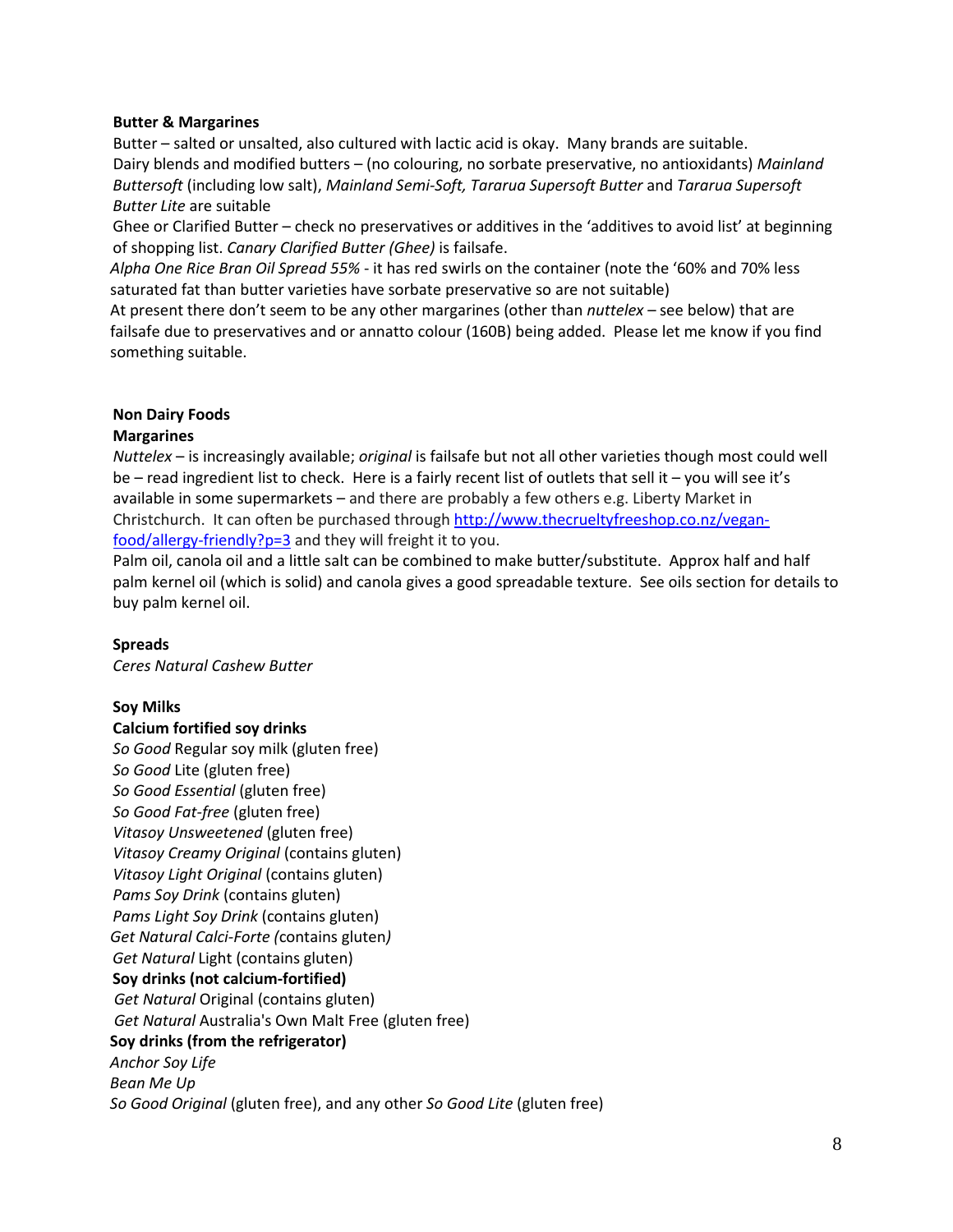## **Other Soy Products**

Soy cream cheese *(King Land Soy Products) Tonzu Organic Soy Yoghurt* (care – may contain some amines) Tofu, Silken tofu (lots of brands suitable, calcium fortified if calcium sulfate is added). **Note** Tofu has been re-classified as **moderate** in amines by RPAH *So Good Vanilla Good Bliss Creamy Vanilla* (frozen dessert/icecream) Note contains gluten

#### **Rice Milk**

*Vitasoy Protein Enriched Ricemilk Vitasoy Ricemilk. 'Get Natural' Rice Milk* (fortified) *Australia's Own Rice Milk* (unfortified) *Rice Dream Enriched or unfortified So Good Rice Milk*

Be aware that while the oils in Rice Dream, Get Natural and Australia's own are not cold pressed they are expeller pressed and are likely to contain higher levels of natural chemical than the refined supermarket oils. Vitasoy uses a refined oil so is probably the 'safest'. *Vitasoy Protein Enriched Ricemilk* is also calcium fortified.

#### **Oat Milk**

*Pure Harvest* Brand but use with caution as the oil may be cold or expeller pressed.

## *Darifree Milk* is a dairy free 'milk' powder and can be purchased from

<http://www.vancesfoods.com/darifree.htm> or from [www.biomedcafe.com.au](http://www.biomedcafe.com.au/) I don't know of any NZ outlets for it. It's hypo allergenic, protein free and made from potato derived maltodextrose, vitamins and minerals.

## **Oils**

Avoid antioxidant preservatives (310- 321), and not cold/expeller pressed except for soy.

## *Sunfield Safflower Oil*

*Sunfield Canola Oil*

#### *Homebrand Canola, Sunflower and Soya Oils*

*Simply Canola Oil* (is theoretically failsafe but for some unclear reason sensitive people often react to it – interested in your experience if you're game to try it)

*Capri Canola oil* 1 litre bottles from Raeward Fresh outlets in Christchurch. For people living in Christchurch you can buy bulk amounts by arrangement with e.g. cartons of either 2 or 3 litre containers (12 litres total or may sell you less) from Quality Shortening Distributors, ph Telephone: 03-342 7171 (Greater Christchurch area)

*Cleo Sunflower Oil* (5 litre pack) from Bin Inn

*Cold/expeller pressed soy oil* e.g.from Piko Wholefoods (Christchurch).

Rice Bran oils (provided antioxidant free) e.g. *Sunfield Rice Bran Oil* or *AlfaOne Rice Bran Oil.* It appears that a few people, probably those sensitive to bran react to it; reaction is likely to be a slow build-up reaction. *Sunfield Rice Bran Oil* may be the best tolerated rice bran oil as it's highly refined. Palm (Kernel) Oil is usually well tolerated. You can order from [www.wholegrainorganics.co.nz](http://www.wholegrainorganics.co.nz/) or if you want to buy in bulk from Ceres you may be able to get your local Bin Inn store to get it in for you. If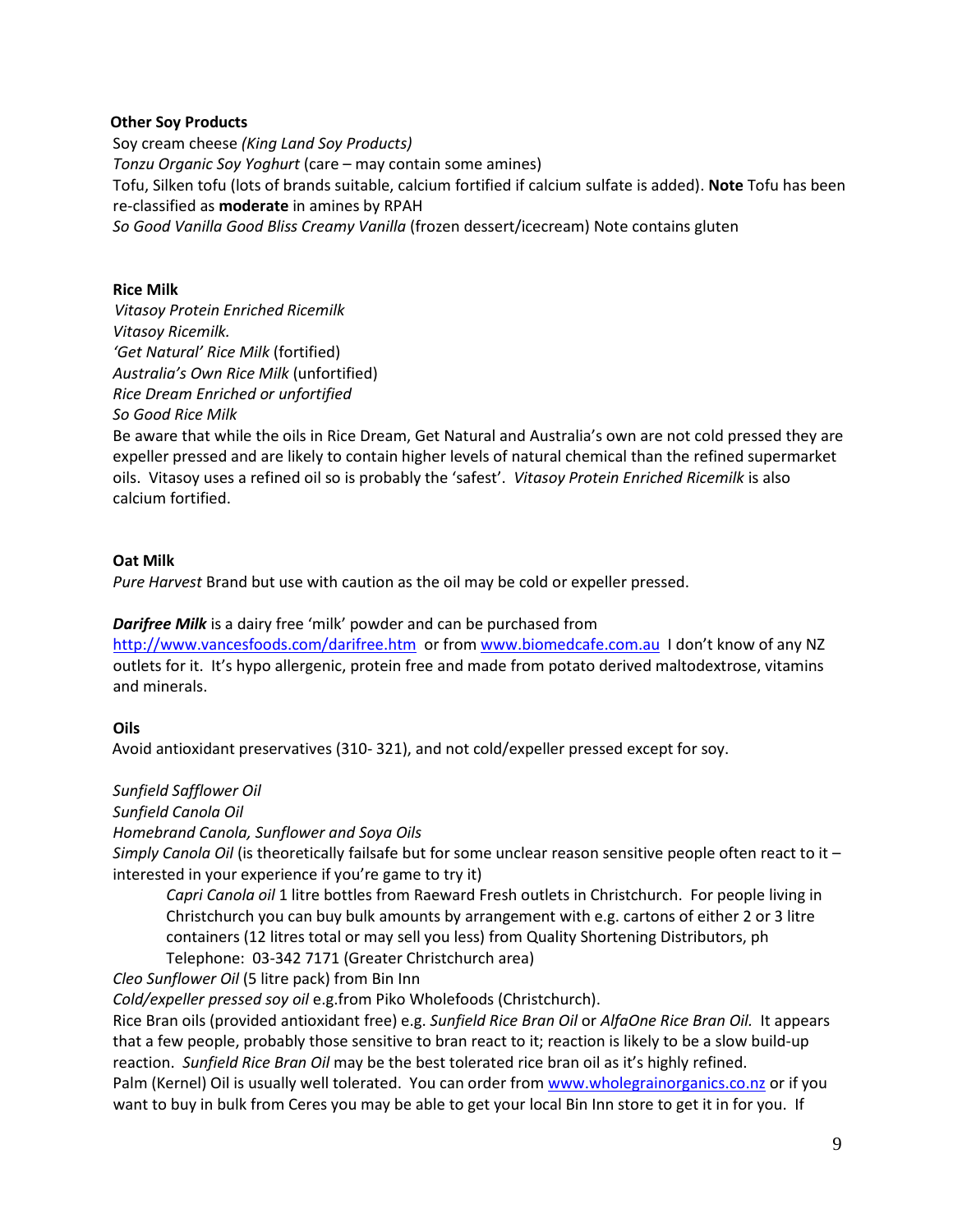you're in Christchurch Liberty Market you can buy *Spectrum Organics All Vegetable Shortening* though if you use it a lot it will be cheaper to buy in bulk as above. *Chef Mate Canola Oil Cooking Spray, Chef Mate Soy Bean Oil Cooking Spray*

**Pure dripping** without preservatives/antioxidants 310-312 & 319-321 made from beef and lamb is failsafe. *Premium Pure Beef Dripping* is failsafe.

## **Drinks**

## **Water**

Tap water, filtered water, plain mineral water, plain spring water, soda water (*Budget or Schweppes* or use a soda stream to make soda [carbonated] water at home*)*

## **Milk**

Plain, malted milk (*?brands),* soymilk

## **Decaffeinated Coffee**

Decaffeinated coffee –instant e.g. *Nescafe*

Decaffeinated coffee -ground beans e.g. *Lavazza*

## **Other**

*Sanitarium Soyaccino*

Tonic water (unpreserved e.g. *Schweppes,* not low joule) – best limited to a treat while on elimination phase as flavour contains natural lemon juice

Homemade magic cordial (2 cups water, 2 cups sugar, 1 teasp. citric acid). Use like cordial. Add soda water to make into lemonade or freeze for iceblocks.

## **Alcohol**

Gin, whiskey, vodka

## **Home Cooking**

Preferably iodised salt, but if not tolerated sea salt or rock salt Salt substitutes e.g. *Cerebos Lite Salt, Greens Lo Salt* Horley's Baking Powder is gluten free *Nestle White Cooking Compound Melts*

## **Snacks**

*Copper Kettle Chips – sea salt flavour (half brown/half blue packet) BlueBird Traditional Crinkle Cut* and *BlueBird Original Ready Salted*, including the large packets with mini packets inside. Unfortunately the outside label lists 319 in error as this is old packaging. Bluebird no longer uses antioxidants in the oil of their chips. *BlueBird Light Plus – sea salt flavour (green packet) Proper Crisps – sea salt flavour ETA Naturals, lightly salted Heartland Potato Chips – southern salted variety* (labeled gf) *Red Rock Deli – sea salt flavour*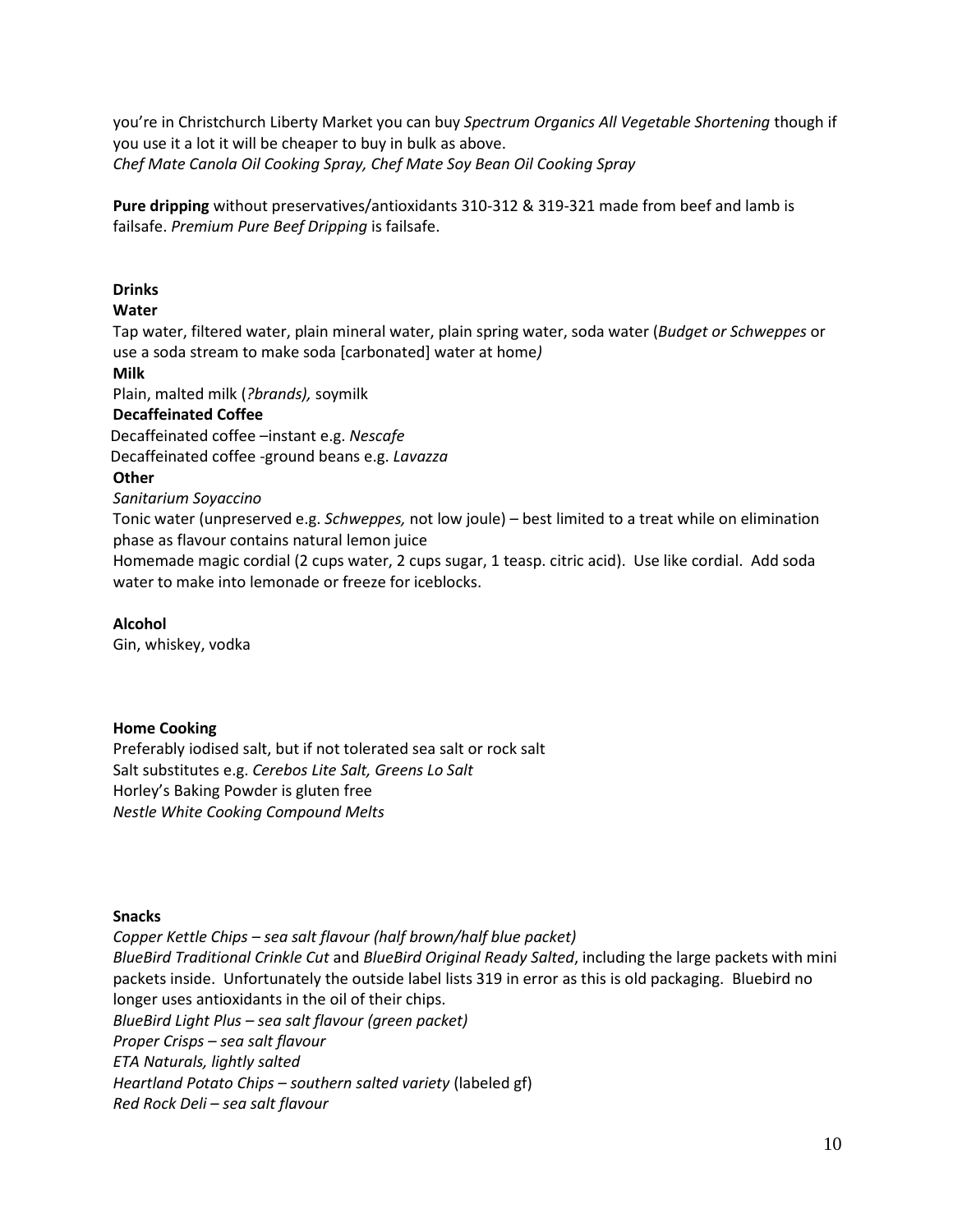Most chips listed above (except perhaps Heartland and Red Rock Deli) have high oleic all. As high oleic oil seems not to be tolerated by some people, chips are best avoided or used only as a special treat during the elimination and challenge phase. They also may still have some skin and may be made from yellow fleshed potatoes which will increase salicylate level.

*Happy Snack Company Roasted Chick Peas* 

*Coronilla Qrunchies with quinoa, Original*

*Spiral Foods Organic Mung Bean Chips*

*ETA Original Pretzels*

*Pataks Original Plain Pappadums*

*Mother Earth Cashew Nuts*, roasted in high oleic sunflower oil (same as chips). Probably a little too roasted to be strictly failsafe but you might like to try when you've done the basic challenges. Raw 'safest', limit to no more than 10 a day in elimination phase.

## **Sweet Treats**

*Tip Top mini vanilla icecream tubs* – use as treat only while during elimination phase *Tip Top lemonade popsicles* – no more than one a week and best avoided during the elimination phase as they contain lemon juice in the flavouring

*Nestle White Cooking Compound Melts* – use only as treat if at all during the elimination challenge phase as they have unlisted vanillin flavoring, new packaging includes flavouring.

## **Baby Products**

*Only Organic First Cereal* (Ground wholegrain rice [100%] & Vit B1)

## **Wheat-free foods**

*Breadman Pumpernickel (rye) and Breadman Rye Sourdough*– both made with sour dough so will almost definitely have some amines and possibly glutamate so not for the ultra sensitive. Crispbreads – *plain Ryvitas, Kavli, PureHarvest Barley Crispbreads*

*Nairns Oatcakes,* blue packet 'mini oatcakes', yellow packet 'fine milled' oatcakes and green packet organic oatcakes (note organic variety contains organic oils so may have a slightly higher chemical content)

*Bonnie Oat Crackers Original*, mainly available some outlets Auckland, but can order online. See <http://bonniegoods.co.nz/oat-crackers/>

## **Gluten-free foods**

Assume that any product containing cornflour, maize starch, potato flour, potato starch, arrowroot or tapioca flour will contain traces of sulphites whether labeled or not; allergen labeling requires sulphites to be declared but they can be at a level below test detection and be a problem to the very sensitive. Organic flours won't have them added but will still have been used in the initial processing of the ingredient. Most sulphite preservative disappears with cooking. People eating a gluten free diet tend to consume more products where sulphites can be present/or have been used in processing that food. **Cereals**

*Healtheries Rolled Rice, Abundant Earth Puffed Rice, Ceres Organic Rice Cereal Original, Lowan Rice Flakes, Lowra Rice Semolina, Freedom Foods Rice Puffs, Erewhon Crispy Brown Rice Whole Grain Cereal, Amaranth Breakfast Cereal(Amaranth Australia Pty Ltd), Irupana Puffed Quinoa, Rolled Quinoa, Irupuna Rolled Quinoa*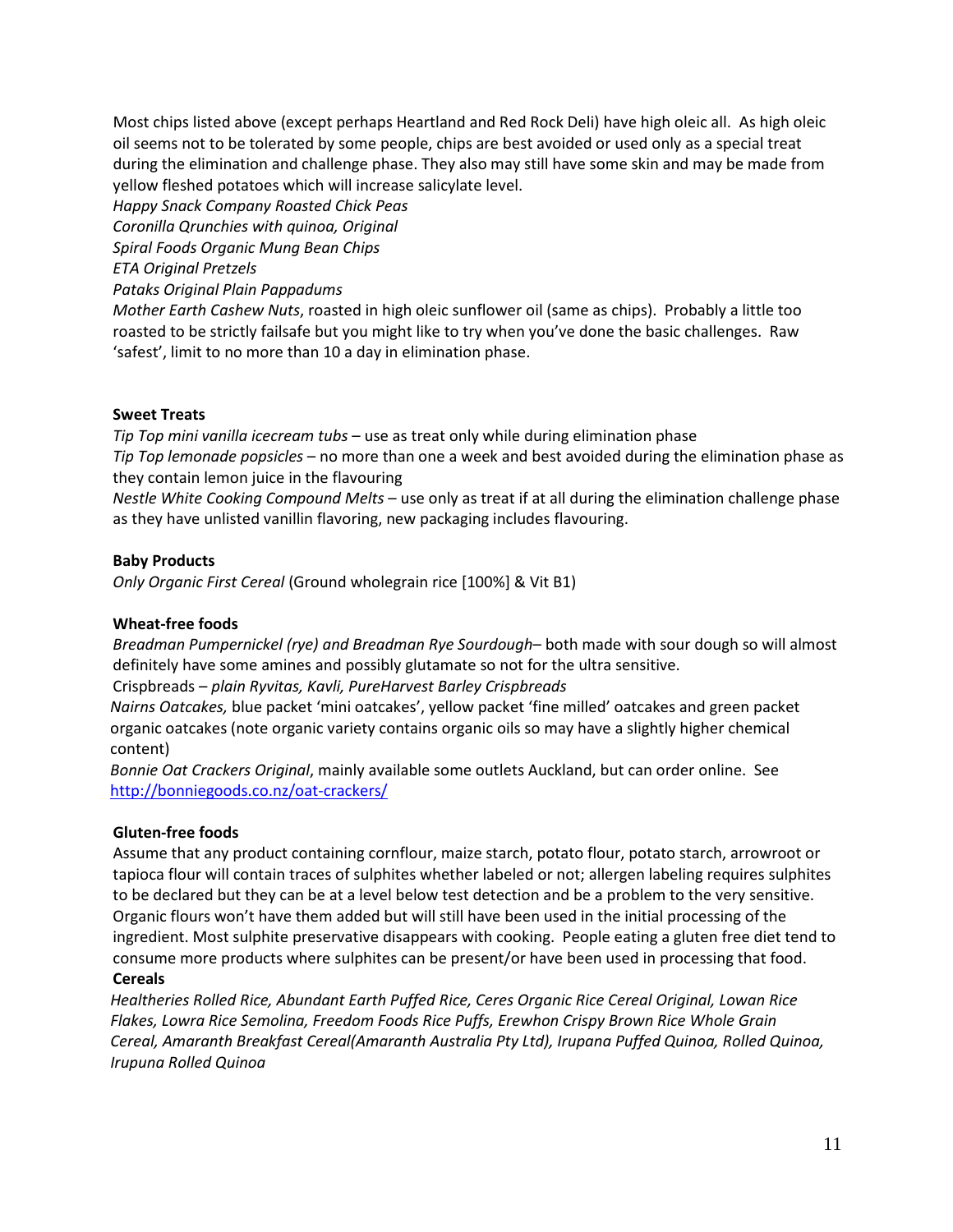## **Breads**

*Thoroughbread Natural*, ingredients are freshly ground brown rice, plain rice flour, tapioca, sea salt, yeast, citric acid, guar gum, plain sugar, egg. It is available from Harbourside (Chaffers) Market by Te Papa in Wellington. It pays to order as it sells out fast. The company will also courier an order anywhere in NZ. Email [thoroughbread@gmail.com](mailto:thoroughbread@gmail.com)

*Dovedale Gluten Free Buns (contain dairy)*

## **Biscuits/Crispbreads**

Rice Crackers *(Pam's OriginalRice Crackers* (standard and minis), *Ceres Organics Rice Crackers*, *Sakata Plain Rice Crackers –*the more sensitive don't tolerate the Sakata brand as the cooking process appears to allow natural glutamate to form, or perhaps more likely contaminated by glutamates from flavoured varieties*)*

Rice Cakes - plain, millet or buckwheat*. e.g. Healtheries Grain Wafers* (wholegrain rice variety)*,*  **Crispbreads** 

*Pure Harvest Rice & Millet and Rice & Buckwheat Crispbreads, Arnott's Rice Cruskits* (dairy) *Kasha Toasted Buckwheat Crispbreads*

*Orgran Crispbreads/Crispibites* Chose the varieties with failsafe ingredients e.g. buckwheat, quinoa, sorghum

## **Pastry**

Pizza & Pastry multi-mix *(Orgran) Bakels Gluten Free Health Pastry Mix* **Pancakes** *Buckwheat Pancake (Orgran) Healtheries, pancake mix Gluten Free Goodies Company Pancake, Pikelet and Waffle Mmix*

## **Pasta**

Rice *(Orgran, Calsare)*, Rice & Millet and Buckwheat Spirals **(***Orgran)* White Rice Noodles *(Calsare)* Brown Rice Rigati (*Orgran)* Rice Spiral Pasta & Rice Spaghetti *(Orgran)* Rice & Soy *(Orgran)* Legume Soup Shell Pasta *(Orgran)* Wheat Free/Gluten Free Spaghetti & Lasagne *(Orgran & Freedom Foods)* Gluten Free Pasta's Elocin Foods Bean (mung) thread – available in specialty Asian food shops. Choose brands made from green bean thread (mung beans) Quinoa and rice pasta e.g. *Chantal Organic Quinoa & Rice Spaghetti Pasta San Remo Gluten Free Penne, Ceres Gluten-free Fusilli* (ingredients rice flour and quinoa flour **Baking**  *Freedom Foods All Purpose Pre-Mix Healtheries Simple Wheat & Gluten Free Baking Mix, Healtheries Simple Wheat and Gluten Free Bread Mix Orgran Plain and SR flours*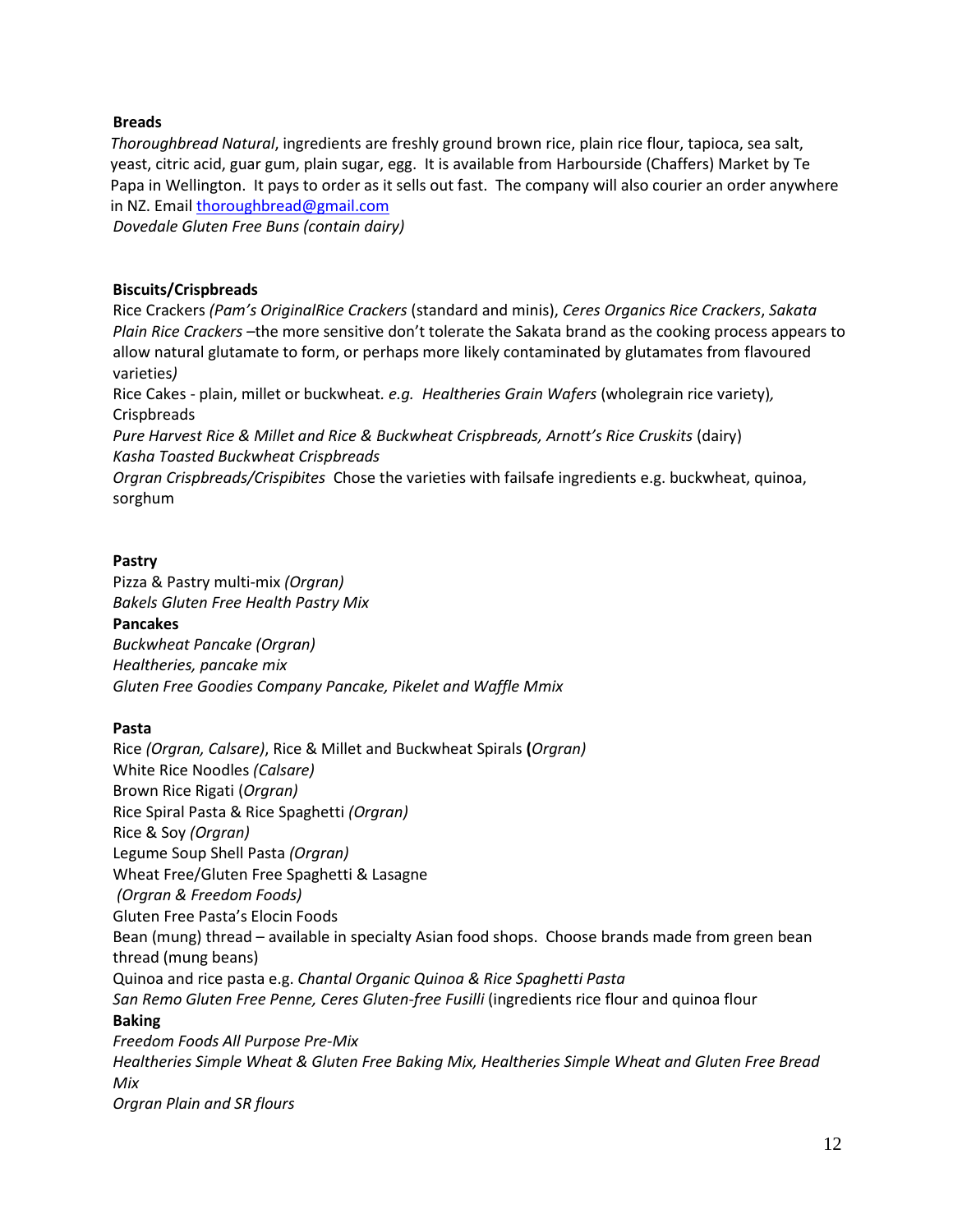## *Orgran Easy Bake Bread Mix*

*(Horleys All Purpose Gluten Free Wheat Free Breadmix, Horleys All Purpose Gluten Wheat Free Baking Mix*

*Orgran Gluten Substitute*

## **Breadcrumbs**

*Orgran rice crumbs*

## **Custard Powder**

*Orgran Custard Powder*

## **Other Gluten free products**

*Naturally Good Carob Rice Cake Bites*

*Naturally Good Carob Rice Cake* (individually packaged a bit like a Cookie Time biscuit)

## **Egg Substitute**

*Orgran No Egg*

## **Spreads**

*Ceres Natural Cashew Butter* (lightly roasted cashew nuts and sea salt)

## **Rice Protein Powder**

*Natural Health Supplements (NHS) Rice Protein*, nothing added is recommended by RPAH as safe to use. This is an Australian brand – there may be others suitable – avoid anything made with sprouted rice and/or fermentation processing.

## **For Babies**

*Kialla Organic White Rice Flour* available from [www.nutsonline.co.nz](http://www.nutsonline.co.nz/) and possibly also Chantal Organics makes a good baby porridge - The Kialla flour just "melts" into the water and after 10 mins of cooking 1 heaped T in 1 c water makes a tasty porridge.

## **Bathroom, Laundry and Medications**

## **Toothpaste**

There is no suitable toothpaste that I'm aware of for retail sale in NZ but suitable toothpastes can be ordered online from Australia.

*Alfree Plain Toothpaste* does not contain fluoride. See **http://www.alfree.com.au**

*Pharmacy Health Plain Toothpaste* (formerly Soul Pattinson's Plain toothpaste) contains fluoride, can be ordered online from **[www.greataussiefood.com.au](http://www.greataussiefood.com.au/)**

*Plain & Sensitive Toothpaste* varieties from Oral Hygiene Solutions, contains fluoride, by mail order **[www.oralhygienesolutions.com](http://www.oralhygienesolutions.com/)** Report from a finCant member that postage very expensive and product runny (new recipe)

From the USA, Cleure Original (no flavor) **[http://www.cleure.com/Best-Sensitive-Teeth-Toothpaste](http://www.cleure.com/Best-Sensitive-Teeth-Toothpaste-p/den01.htm)[p/den01.htm](http://www.cleure.com/Best-Sensitive-Teeth-Toothpaste-p/den01.htm)**

Another toothpaste option from the USA - order from Iherb (Iherb postage reasonable) is Kid's Spry Tooth Gel made by Xlear (no flavor or fluoride, grapeseed extract as preservative)

More information a[t http://fedup.com.au/factsheets/support-factsheets/toothpaste](http://fedup.com.au/factsheets/support-factsheets/toothpaste)

Home made option is mix 3 parts baking soda, 1 part salt adding 3 teaspoons of glycerol/glycerine to each quarter cup dry mixture.

## **Soap**

Choose uncoloured, low perfume e.g. *Dove Extra Sensitive, Q.V. Bar* (soap free), *Ego, Earthwise Natural Soap Fragrance Free* (contains oatmeal), *Simple* (will shortly be unavailable) *Ecostore Fragrance Free Handwash/Refill*

**'**Buffy' available by mail order from<https://www.purplesoap.co.nz/inventory/display/158> has been developed especially for failsafers. If you want to order less than \$30.00 worth, this can be done by direct credit. You will need to contact 'purplesoap'.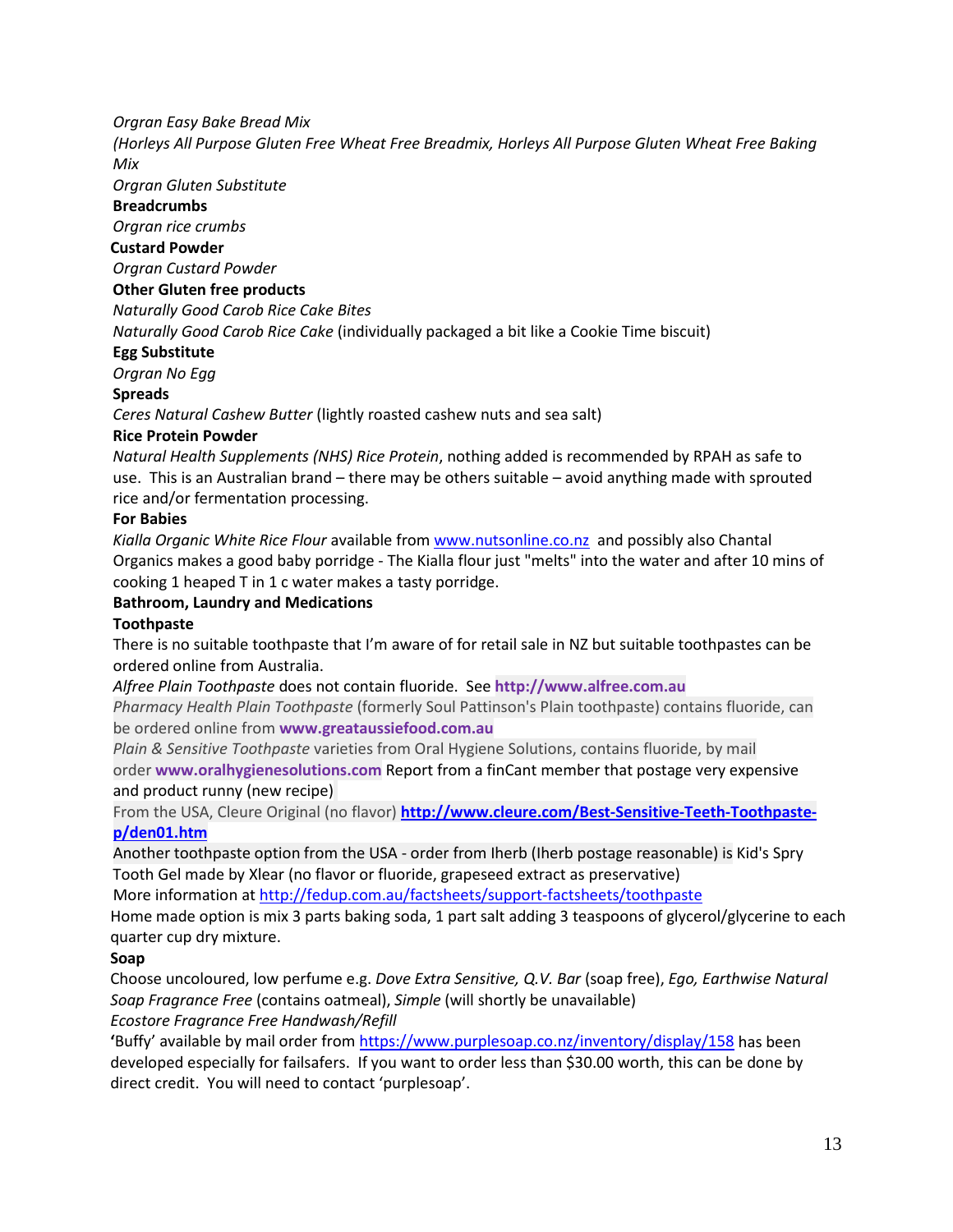## **Shampoo/Conditioner etc**

*Dermaveen Oatmeal Shampoo and Conditioner* (pharmacy range)*, Arrowcare Derma Gentle Shampoo*  (pharmacy range – contains colloidal oatmeal) *A'kin Unscented Very Gentle Shampoo, A'kin Unscented Very Gentle Conditioner, Ecostore Fragrance Free Shampoo* and *Conditioner* (no essential oils), see

[http://www.ecostoredirect.co.nz/hair-care-1/shampoo/shampoo-fragrance-free.html.](http://www.ecostoredirect.co.nz/hair-care-1/shampoo/shampoo-fragrance-free.html) *Simple Shampoo*  and *Conditioner* if you can still find it –it's a discontinued line – is usually also fairly well tolerated; it does have some fragrance*. Skybright Colloidal Silver Shampoo and Conditioner* (Health 2000 stocks this).

## **Deodorant**

Perfume free e.g. *Simple, Mitchum.* Avoid aerosols. Alternative is rock crystal available from health shops or body crystal spray (don't recommend it with aloe vera).

## *QV Naked (fragrance free) Spray Deodorant*

## **Shaving**

*Schick Sensitive(fragrance free) Gel*

## **Moisturisers**

*Q.V.* often well tolerated. Preservative may be a problem for the extra sensitive. *Q.V. Intensive Body Moisturiser* has BHT as a preservative rather than benzoate.

*Aquacare/HP* Manufactured by Allergen. Preservative is benzyl alcohol.

If you're supersensitive palm kernel oil makes a good moisturizer. See details for purchase under oils section.

## **Babies**

*Lansinoh, PureLan* pure lanolin cream (preservative free). Use for sore nipples etc. Can also be used on cracked lips, rashes etc.

#### **Dishwashing Liquid**

Choose one with minimal fragrance e.g. *Ecostore Lemon* or *Fragrance Free, Budget* brand has no fragrance

## **Dishwasher Powder**

*Ecostore Dish Powder* (has light lemon fragrance), *Ecostore Dishwash Tablets* (these are fragrance free). There may be other suitable brands but go for something minimally fragranced, especially if your dishwasher seals don't make a tight fit.

## **General Cleaning**

Avoid fragranced cleaning products. Bicarb soda, vinegar in pump bottle (some people find vinegar smell too strong) and microfibre cloths are useful tools. *Ecostore Unscented Cream Cleanser* is okay, and some of their other cleaning products seem only minimally fragranced e.g. *Ecostore Multipurpose Cleaner* and *Ecostore Bathroom and Shower Spray* would recommend avoiding in initial elimination and challenge phase but may prove suitable to use down the track.

## **Shoe Cleaning**

*Woly Shoe Cream* works like nugget though with much bigger price tag but much lower odour **Washing Powder**

*Persil Sensitive,* all types, but be aware that the powder as it usually has a bit of a smell, probably cross contamination from the standard fragranced Persil products.

*Earthwise Fragrance Free Laundry Powder* or *Liquid*

## *Surf Sensitive*

*Ecostore* both unfragranced or with natural lemon– lemon fragrance doesn't linger once clothes washed. *Ecostore Laundry Soaker and Stain Remover* (is unfragranced)

*Natural Blend Eco Friendly Laundry Powder*

*Soap Nuts*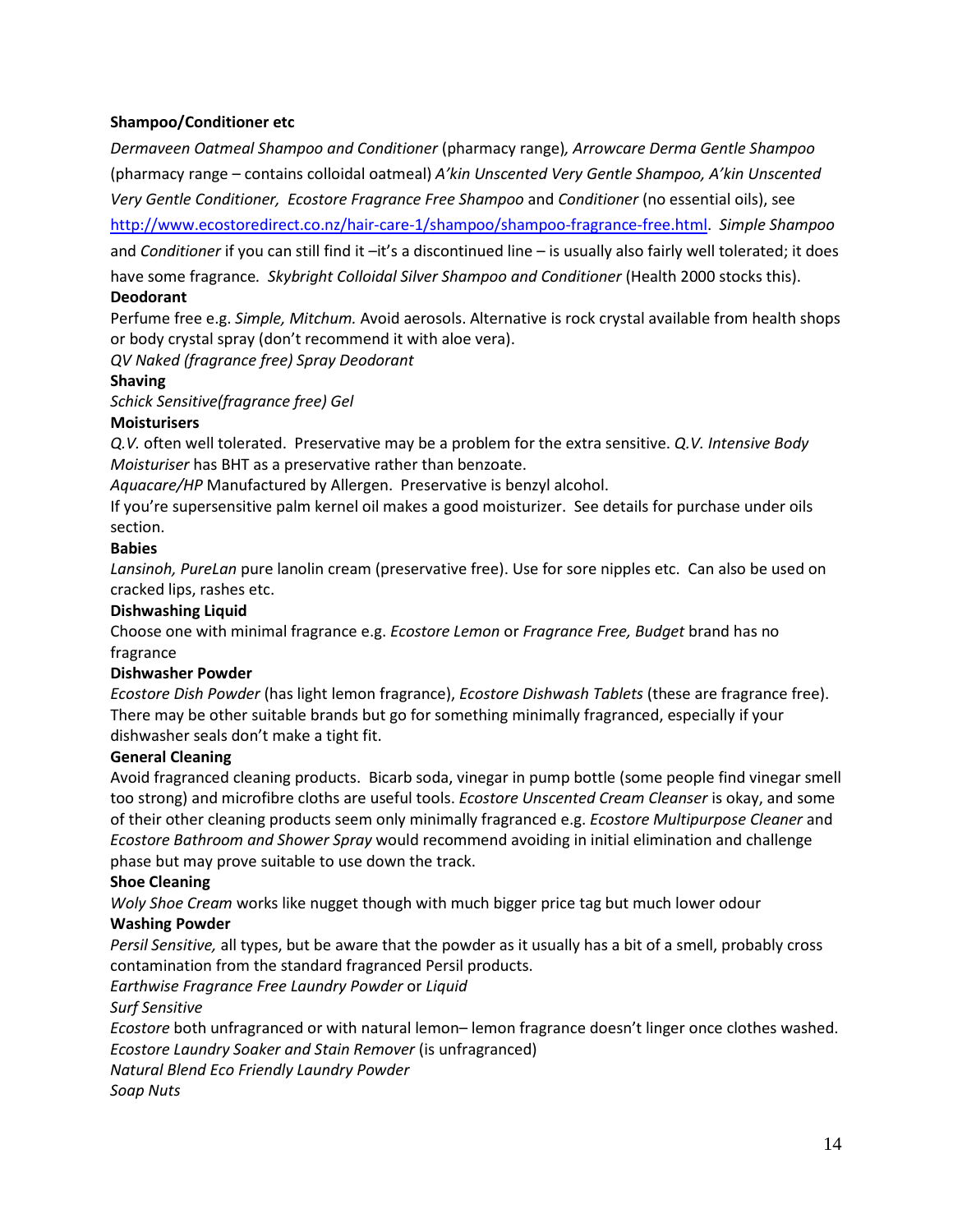*Lux Flakes* may be all right for some but now have fragrance added so not recommended for the more sensitive.

If you suspect skin irritation from washing powder try a fragrance free laundry detergent.

## **Toilet Paper & Tissues**

Unfragranced and uncoloured

## **Sanitary Products**

e.g. sanitary pads and panty liners. Choose unfragranced .

## **For the Extra Sensitive**

*Brevis Pharmaceuticals* make *Sensitive* dish washing liquid, laundry liquid, shampoo and conditioner which are colour and fragrance free. Phone/fax (06) 761 8707. They freight throughout NZ.

## **Sunscreen**

Without PABA, low fragrance

Eg. *Sunsense* Low Irritant, *Sunsense* Toddler Milk *(Ego)*, *Invisible Zinc* (available some pharmacies, tinted version should be okay as well)*.*

The preservatives in *Invisible Zinc* seem to be better tolerated by the extra sensitive than benzoate preservative which is commonly added to sunscreen.

Sunscreens almost always have a preservative. Preservative free sunscreens almost definitely will be high in salicylates. Cover up where possible.

## **Insect Repellant**

*Aeroguard Odourless Insect Repellant* available in both pump and aerosol containers. Use with care and sparingly as this is an insecticide (picaridin). Pump bottle application will be tolerated better by the very sensitive. I have a document with some alternatives, mainly natural. Email [robinfisher@xtra.co.nz](mailto:robinfisher@xtra.co.nz) for this.

## **Medicines**

Preferably plain white tablets. Avoid flavoured syrups. The following medsafe link allows you to search ingredients of NZ approved medications – both prescription and OTC

## <http://medsafe.govt.nz/regulatory/DbSearch.asp>

*Pams capsules and tablets tablets (but not caplets/capsule shaped tablets), Medco Paracetamol Tablets and Capsules, Paracare Tablets, Capsules and Captabs* are gluten free and preservative free.

## **Multivitamins**

*Blackmores Sustained Release Multi with Antioxidants* – RPAH info says high in B1, B2, B3, B6, B12, E. Adult RDI vitamin A. See *www.blackmores[.com.au/products/](http://www.blackmores.com.au/products/sustained-release-multi)sustained-release-multi Golden Glow Adult Multi-Vitamin & Mineral tablets* can be ordered on line reasonably economically from Australia[, http://www.goldenglow.com.au/product/Adult-Multi-Vitamin-and-Mineral/12/59](http://www.goldenglow.com.au/product/Adult-Multi-Vitamin-and-Mineral/12/59) - May be split for children. Coating is iron oxide so failsafe.

*Elevit pregnancy supplements are recommended by some dietitians for use during the RPA elimination diet (whether pregnant or not, half dose for children). For more information[: www.elevit.com.au.](http://www.elevit.com.au/)* (high in iron, no vitamin A, contains lactose; most dairy intolerance is to milk protein)

*Orthoplex* Children's Formula, see *[http://www.b2bworld.com.au/hp/category77\\_1.htm](http://www.b2bworld.com.au/hp/category77_1.htm)*

**Calcium** *Caltrate Osteo 600* Calcium Carbonate Powder